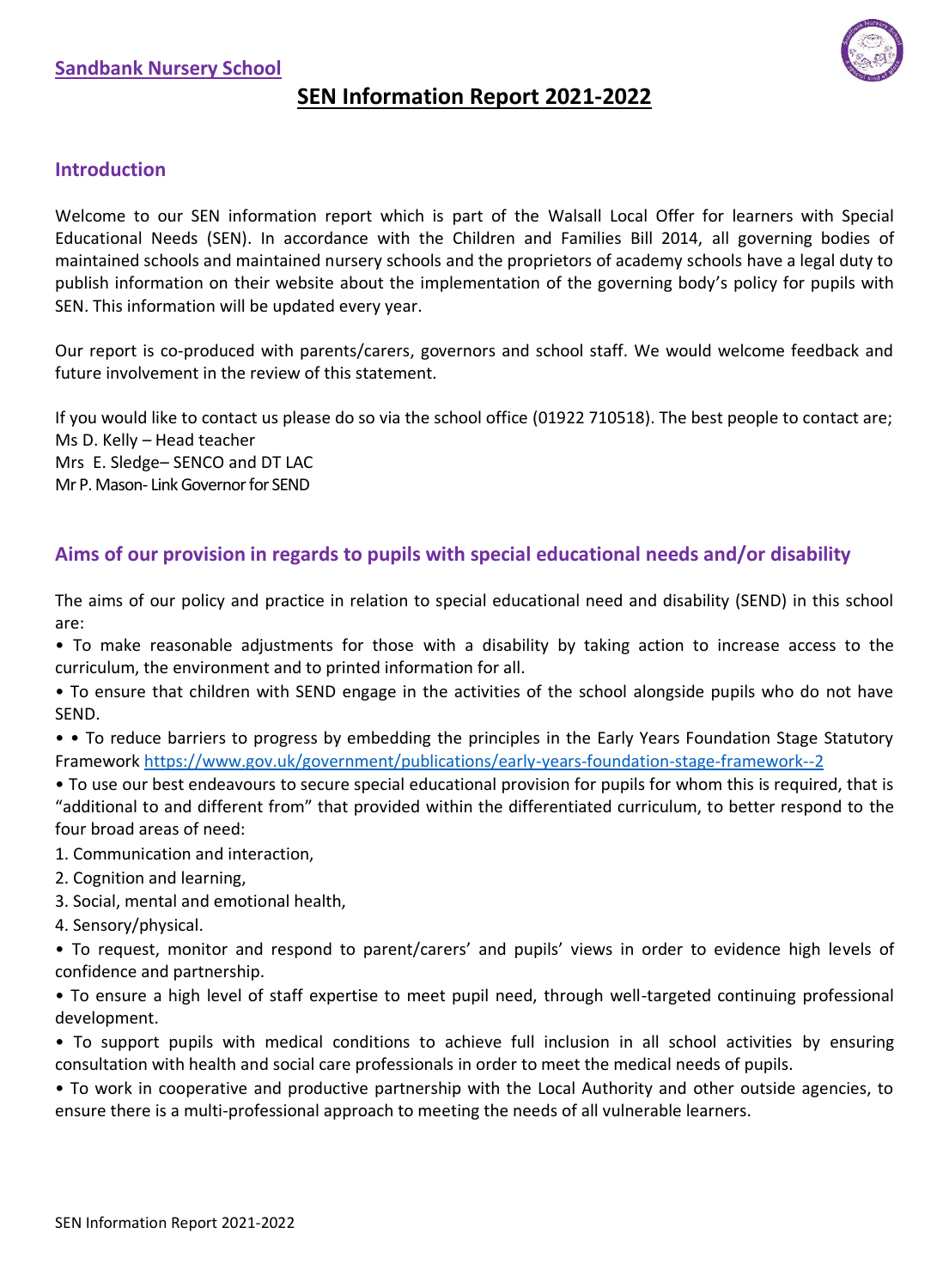

# **What are special educational needs (SEN) or a disability?**

At our school we use the definition for SEN and for disability from the SEND Code of Practice (2014). This states:

**Special Educational Needs**: *A child or young person has special educational needs if he or she has a learning difficulty or disability which calls for special educational provision to be made for him or her.* 

- *A learning difficulty or disability is a significantly greater difficulty in learning than the majority of others of the same age.*
- *Special educational provision means educational or training provision that is additional to, or different from, that made generally for others of the same age in a mainstream setting in England;*

**Disability**: *Many children and young people who have SEN may have a disability under the Equality Act 2010 – that is '…a physical or mental impairment which has a long-term and substantial adverse effect on their ability to carry out normal day-to-day activities'. This definition includes sensory impairments such as those affecting sight or hearing, and long-term health conditions such as asthma, diabetes, epilepsy, and cancer.*

### **The kinds of special educational needs (SEN) for which provision is made at the school:**

• Children with SEN have different needs, all children with SEN but without an Education, Health and Care Plan (EHCP) are welcome to apply for a place at our school, in line with the school admissions policy. If a place is available, we will undertake to use our best endeavours, in partnership with parents, to make the provision required to meet the SEN of pupils at this school.

• For children with an EHCP, parents have the right to request a particular school and the local authority must comply with that preference and name the school in the EHC plan unless:

it would be unsuitable for the age, ability, aptitude or SEN of the child or young person;

or

the attendance of the child or young person there would be incompatible with the efficient education of others, or the efficient use of resources.

• Before making the decision to name our school in a child's EHCP, the local authority will send the governing body a copy of the EHCP and then consider their comments very carefully before a final decision on placement is made. In addition, the local authority must also seek the agreement of school where the draft EHCP sets out any provision to be delivered on their premises that have been secured through a direct payment (personal budget).

• Parents of a child with an EHCP also have the right to seek a place at a special school if it they consider that their child's needs can be better met in specialist provision.

# **How does our school know if children need extra help?**

We know when a pupil needs help if:

• Concerns are raised, relating to inadequate levels of progress or inclusion, by parents/carers, external agencies, keyworkers or the pupil's previous setting.

• Screening and observations, such as that completed on entry, or as a result of a concern being raised, indicates a developmental delay or that the child is working at a level well below age related expectation.

• Whole school tracking of attainment outcomes indicates lack of expected rate of progress;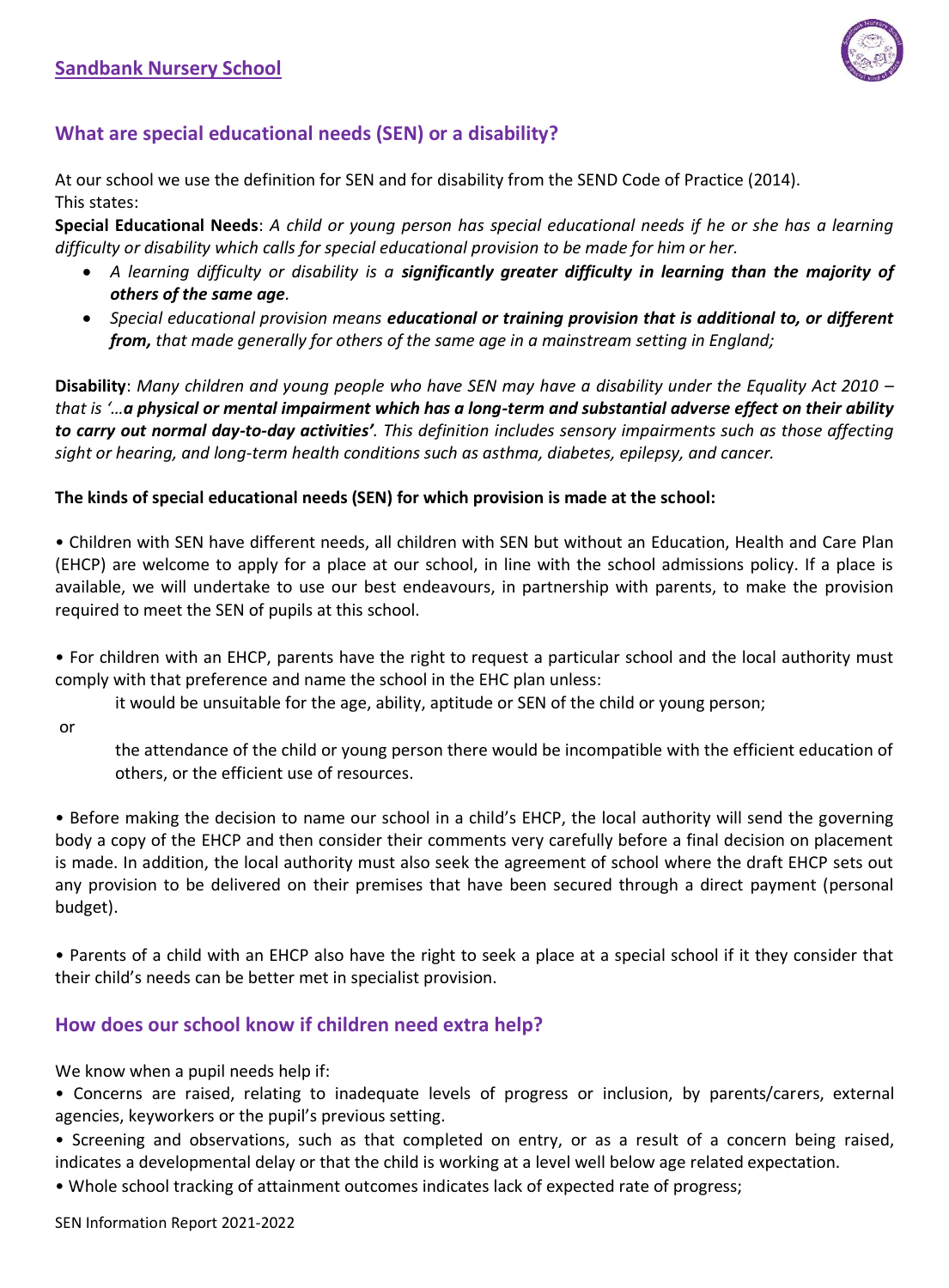• Observation of the pupil indicates that they have additional needs.

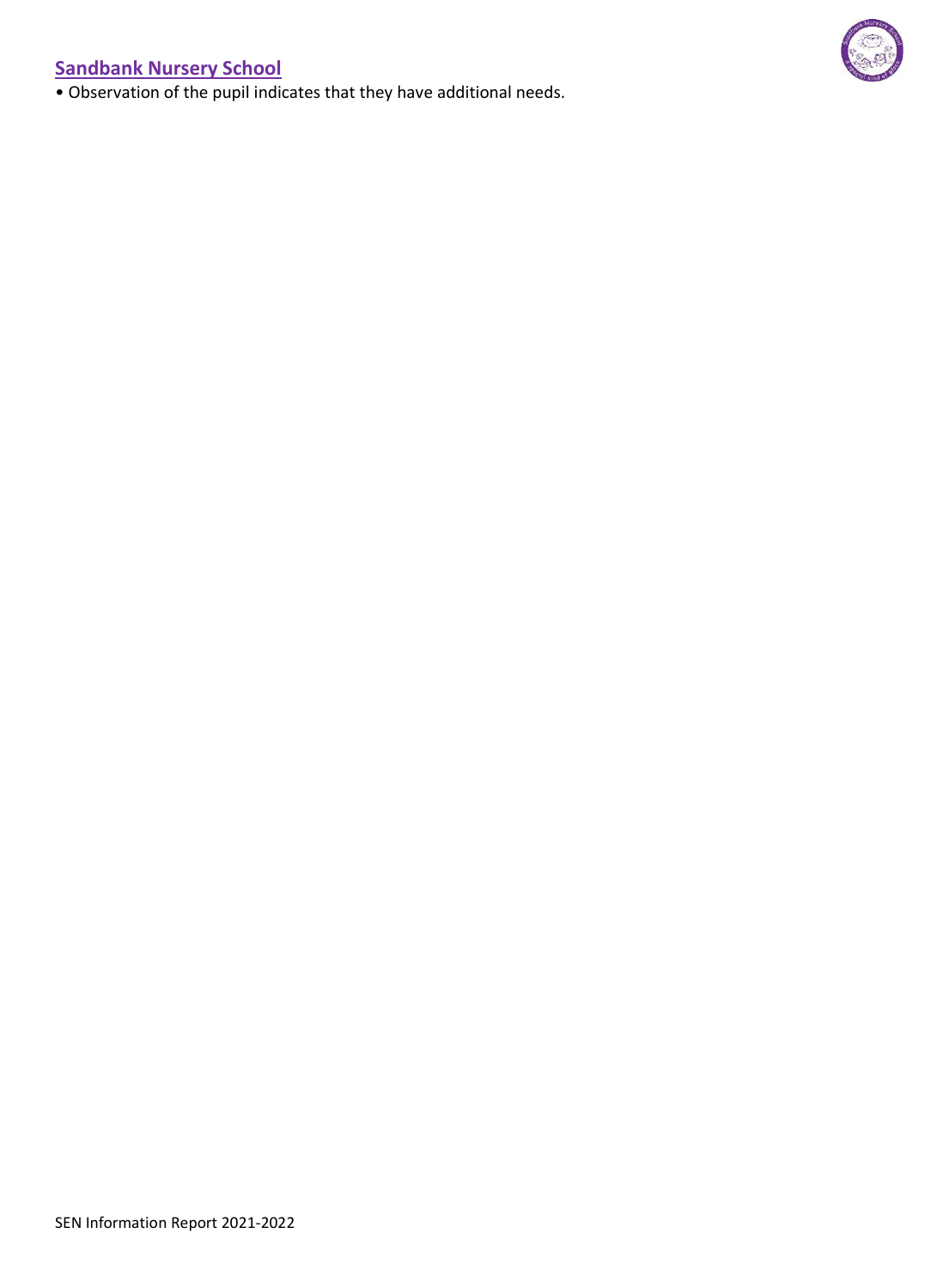# **Sandbank Nursery School What should a parent do if they think their child may have special educational needs?**



• If parents have concerns relating to their child's learning or inclusion then please initially discuss these with your child's keyworker. This then may result in a referral to the school Special Educational Needs Coordinator (SENCO) whose name is Liz Sledge. Parents may also contact the SENCO directly if they feel this is more appropriate.

• All parents will be listened to. Their views and their aspirations for their child will be central to the assessment and provision that is provided by the school.

# **How will the school support a child with SEND?**

All children will be provided with high quality provision that is differentiated to meet the needs of all learners. The quality of provision for children with SEND is monitored through a number of processes that include:

1. Observation by the senior leadership team which includes the SENCO.

2. Ongoing assessment of progress made by children with SEND.

3. Scrutiny of planning and provision to ensure effective matching of work to children's need.

4. Practitioner meetings with the SENCO to provide advice and guidance on meeting the needs of children with SEND.

5. Pupil and parent feedback on the quality and effectiveness of interventions provided.

6. Attendance records.

Children with a disability will be provided with reasonable adjustments (such as auxiliary aids and services) to overcome any disadvantage experienced in school and increase their access to the early years curriculum.

Children who are looked after by the Local Authority and have SEN will receive additional weekly support from the Designated Teacher for Looked After Children. Individual targets will be formulated and progress will be shared with all parties involved in the care of the child at PEP meetings as well as SEN review meetings. Provision for these pupils is quality checked by Walsall Virtual School.

All children have individual targets set in line with national Early Years Outcomes to ensure ambition. Parents are informed of these via the reporting system, review meetings and also at events such as Parents' Evenings.

Children's attainment is tracked using the whole school tracking system and those failing to make expected levels of progress are identified very quickly. A discussion between a member of the Senior Leadership team and the keyworker results in the identification of additional action to increase the rate of progress. Actions are recorded and will include a review of the impact of the strategies being used. If required, additional strategies or interventions to further support the success of the pupil, are initiated.

Where it is decided during this early discussion that special educational provision is required to support accelerated progress, parents will be informed that the school considers their child may require SEN support and their partnership sought in order to improve attainments.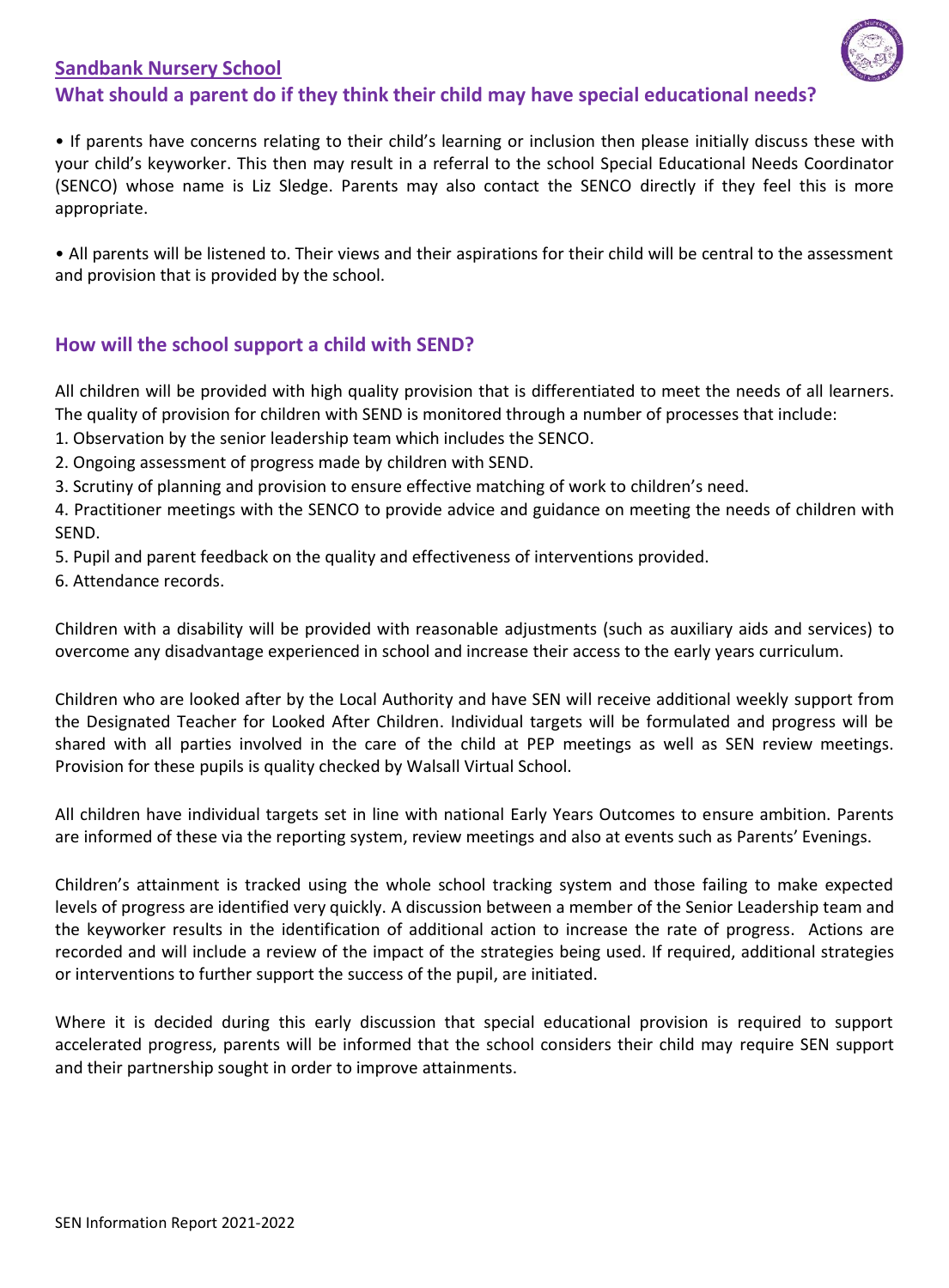Action relating to SEN support will follow the assess, plan, do and review model:

1. **Assess**: Data on the child held by the school will be collated by the keyworker /SENCO in order to make an accurate assessment of the pupil's needs. Parents will always be invited to this early discussion to support the identification of action to improve outcomes.

2. **Plan**: If review of the action taken indicates that "additional to and different from" support will be required, then the views of all involved including the parents and child (when appropriate) will be obtained and appropriate evidence-based interventions identified, recorded and implemented by the keyworker with advice from the SENCO.

3. **Do**: SEN support will be recorded on a plan that will identify a clear set of expected outcomes, which will include stretching and relevant developmental targets that take into account parents' aspirations for their child. Parents will also be consulted on the action they can take to support attainment of the desired outcomes. This will be recorded and a date made for reviewing attainment.

4. **Review**: Progress towards these outcomes will be tracked and reviewed at least termly with the parents.

# **What specialist resources are available at the school?**

If progress rates are judged to be inadequate despite the delivery of high quality interventions, advice will always be sought from external agencies regarding strategies to best meet the specific needs of a child. This will only be undertaken after parent permission has been obtained and may include referral to:

- 1. Local Authority Support Services;
- 2. Specialists in other schools e.g. special schools;
- 3. North Star Inclusion Advisory Service;
- 4. Educational Psychology Service
- 5. Social Services;
- 6. Health partners such as Health Visitors, Speech and Language Therapists.

For a very small percentage of children, whose needs are significant and complex and the SEN support required to meet their needs cannot reasonably be provided from within the school's own resources, a request will be made to the local authority to conduct an assessment of education, health and care needs. This may result in an Education, Health and Care (EHC) plan being provided.

# **How will the curriculum be matched to each child's needs?**

• Keyworkers plan using pupils' achievement levels, differentiating activities to ensure progress for every child in the setting.

• When a child has been identified as having special educational needs, the curriculum and the learning environment will be further adapted by the keyworker to reduce barriers to learning and enable them to access the curriculum more easily.

• These adaptations may include strategies suggested by the SENCO and/or external specialists.

• In addition if it is considered appropriate, pupils may be provided with specialised equipment, adapted environment or resources and/or additional adult help. All actions taken by the keyworker will be recorded and shared with parents.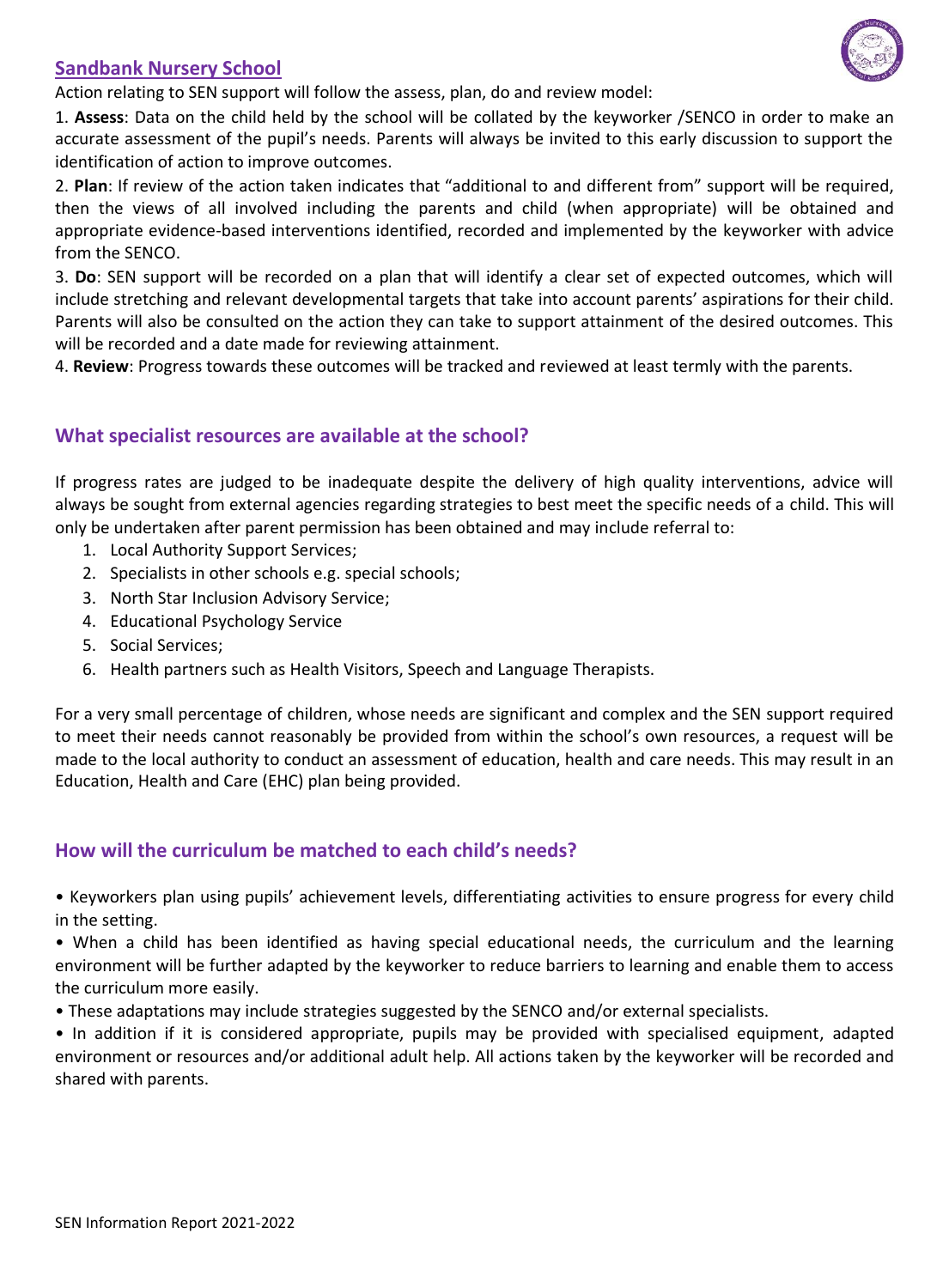# **Sandbank Nursery School How will parents know how their child is doing?**



We are a child and family centred school, you can expect, "no decision about me, without me."

Attainments towards the identified outcomes will be shared with parents termly through feedback at SEN support reviews and also through the school's reporting system.

Learning journeys which record small step progress towards Early Years Outcomes is shared with parents. Parents are encouraged to contribute to their child's Journey record by sharing home experiences.

Daily face to face contact between keyworker and parents allows us to tell you about the activities your child has taken part in at school.

Parents are encouraged to arrange an appointment to discuss their child's progress with the keyworker, the SENCO or a member of the senior leadership team at any time when they feel concerned or have information they feel they would like to share that could impact on their child's success. Please contact the school office who will arrange this appointment for you. The contact number is 01922 710132

# **How will parents be helped to support their child's learning?**

Please look at the school website. It can be found at [http://www.valley.walsall.sch.uk](http://www.valley.walsall.sch.uk/) and includes whole school newsletters that identify current learning taking place.

The keyworker or SENCO may also suggest additional ways of supporting your child's learning.

If you have ideas on support that you would like to have access to in order to further support your child's learning, our SENCO is able to sign post parents to a range of services. She can be contacted via the school office.

Parents are invited to 'Stay and Play' sessions and focus activity days.

### **What support will there be for children overall well-being?**

The School offers a wide variety of pastoral support for pupils. These include:

- Personal Social and Emotional Development a Prime Area of Learning and is an integral part of the curriculum. There are opportunities throughout the day for development of PSED skills.
- Parent voice mechanisms are in place and are monitored for effectiveness by the Governing Body.
- An Anti-bullying Policy, which follows Local Authority guidelines, is in place. This specifies how all incidents of bullying are reported and dealt with.

### **Pupils with medical needs**

Pupils with medical needs will be provided with a detailed Individual Health and Care Plan, compiled in partnership with the Health Visitor and parents. Staff who volunteer to administer and supervise medications, will complete formal training if required, and be verified by a trained nurse as being competent.

All medicine administration procedures adhere to the LA policy and Department of Education (DfE) guidelines included within *Supporting pupils at school with medical conditions* (DfE 2014) and identified in the School Medicine Administration Policy.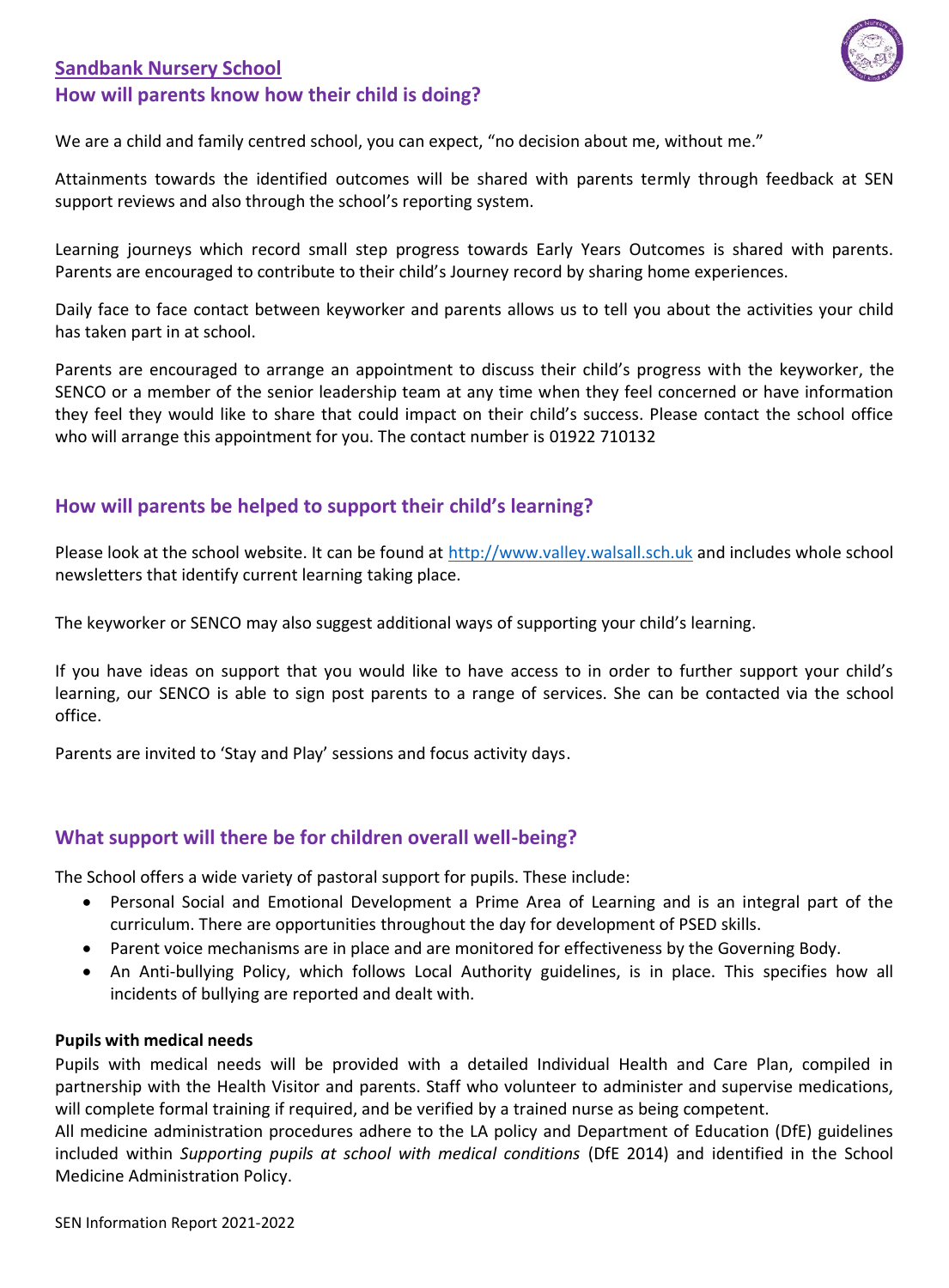

Awareness training has been provided to staff on:

• Autism

Medical Needs training has been received by relevant staff in diabetes

The SENCO has attended:

- Attachment Training
- Autism -Early Years Programme
- SENCO Updates and training
- Wellbeing training for staff and pupils

Specialist support is received as:

- The school has regular visits from an independent SEN Consultant who provides advice to staff support the success and progress of individual pupils,
- Walsall Educational Psychology team and EY AST team visit to observe and support target setting
- The NHS Speech Language Therapist, Occupational Therapist and Physiotherapist visits to assess and plan support for any targeted pupils. These programmes are then delivered by a Keyworker.

# **How will my child be included in activities outside the classroom including school trips?**

- Risk assessments are carried out and procedures are put in place to enable all children to participate in all school activities.
- The school ensures it has sufficient staff expertise to ensure that no child with SEND is excluded from any school provided activity.

# **How accessible is the school environment?**

The following adaptations have been made to the school environment:

- There are ramps around school when needed to ensure accessibility to all.
- One toilet has been adapted to ensure accessibility for visitors, staff and pupils with a disability.

Our Accessibility Plan (statutory requirement) describes the actions the school has taken to increase access to the environment, the curriculum and to printed information is available via the school website.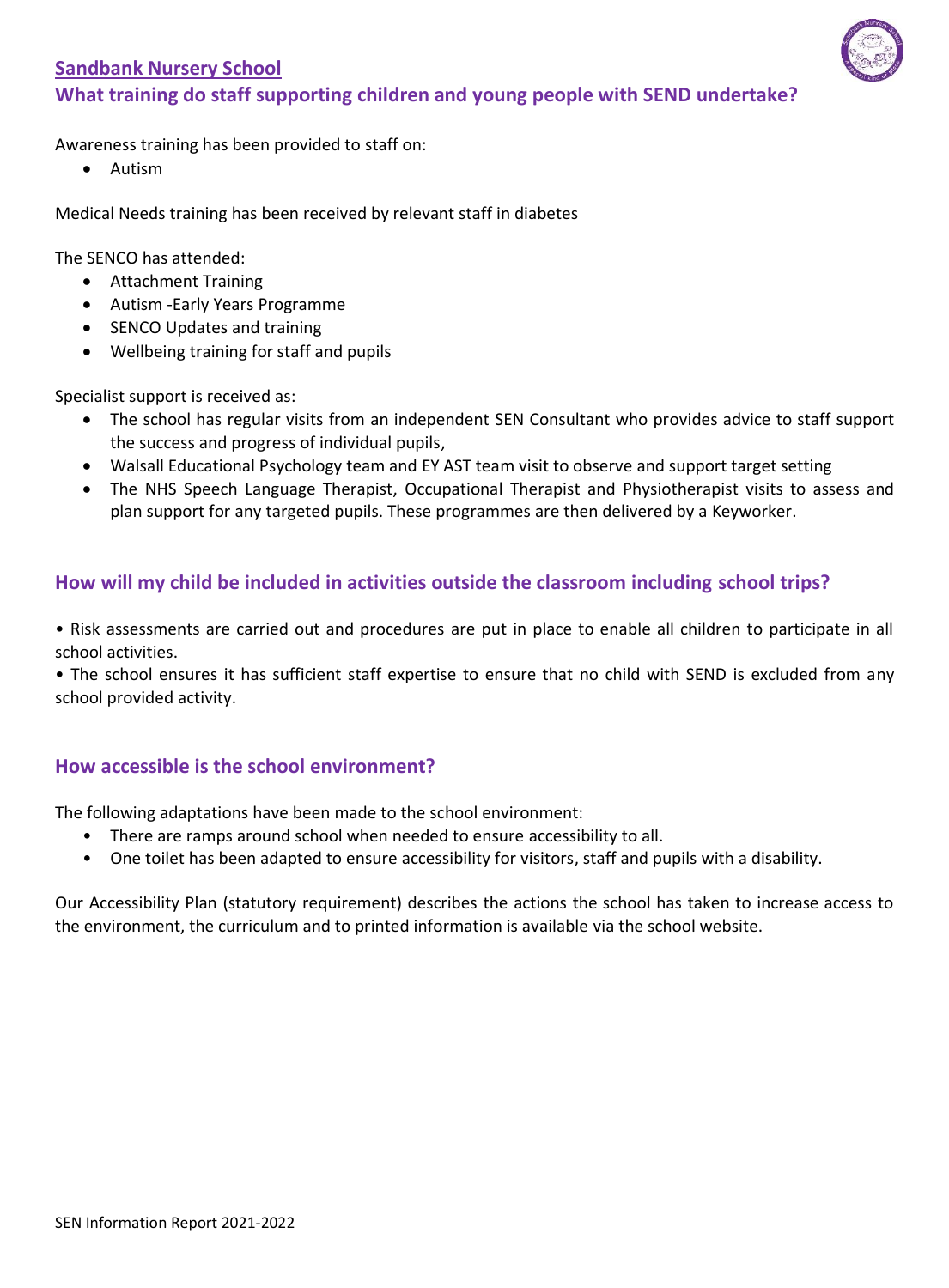# **Sandbank Nursery School** How will the school prepare/support my child when joining or transferring to a new schoo

A number of strategies are in place to enable effective pupils' transition. These include: **On entry:** 

• A planned introduction programme is delivered prior to the child starting

• Parent/carers are invited to a meeting at the school and are provided with a range of information to support them in enabling their child to settle into the routine.

• The SENCO meets with all new parents of pupils who are known to have SEND to allow concerns to be raised and solutions to any perceived challenges to be located prior to entry.

• If pupils are transferring from another setting, the previous school records will be requested immediately and a meeting set up with parents to identify and reduce any concerns.

### **Transition to the next school**,

• The transition programme in place for pupils provides a number of opportunities for pupils and parents to meet staff in the new school. These opportunities are further enhanced for pupils with SEND.

• The annual review in Autumn Term for pupils with a statement of educational need or an EHCP begins the process where parents are supported to make decisions regarding primary school or special school choice.

• Parents will be encouraged to consider options for the next phase of education and the school will involve outside agencies, as appropriate, to ensure information provided is comprehensive but accessible.

• Accompanied visits to other providers may be arranged as appropriate.

• For pupils transferring to local schools, the SENCOs of both schools will meet to discuss the needs of pupils with SEND in order to ensure a smooth transition.

• The records of pupils who leave the school mid-phase will be transferred within five working days of the parents notifying their child has been enrolled at another school.

# **How are the school's resources allocated and matched to children's special educational needs?**

• The school receives funding to respond to the needs of pupils with SEND from a number of sources that includes:

1. A proportion of the funds allocated per pupil to the school to provide for their education called the Age Weighted Pupil Unit.

2. The Notional SEN budget. This is a fund devolved to schools to support them to meet the needs of pupils with SEND.

3. For those pupils with the most complex needs, the school may be allocated additional educational needs funding from the Local Authorities High Needs SEN Funding allocation.

4. Children who are in need of support at the earliest stage school will apply for Early Years Inclusion funding.

• This funding is then used to provide the equipment and facilities to support pupils with special educational needs and disabilities through support that might include:

- In group, adult support aimed at increasing skills in specific area of weakness (communication and interaction, turn taking)
- Individual support (work station activities, building attention and focus)
- Small group adult led activities to enable catch up (subject or targeted at additional need)
- Nurture group support (distraction free environment, high level of adult support)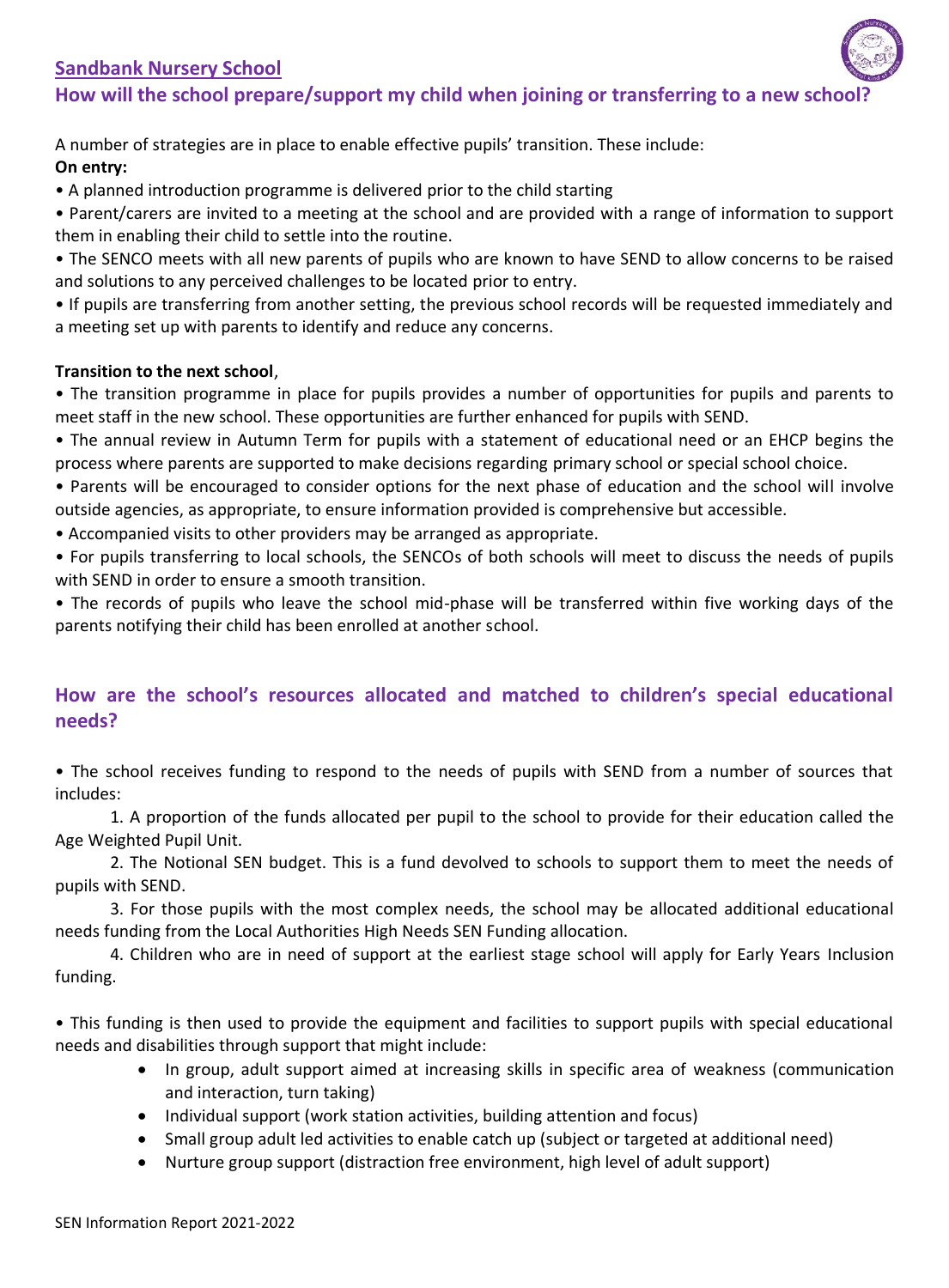

- Specific support, advice and guidance is provided to parents and families to improve pupil's readiness for learning (relating to pupil's difficulties in attendance, behaviour, physiological and emotional needs etc.)
- Provision of specialist resources or equipment
- Partnership working with other settings (shared expertise: support from local special school on action to improve inclusion etc.)
- Access to the health visitor and wider health professional support (responding to mental and physical health issues, speech, language and communication needs, motor control and mobility needs)
- Access to support from charities and community sources (e.g. Youth and Church groups, local businesses)

### **In addition:**

- The Early Year Pupil Premium funding provides additional funding for pupils who are from low income families, who are in the care of the local authority or whose parents are in the Armed Services. The deployment of this funding is published on the school website.
- If parents wish to discuss the options available for their child, they are welcome to make an appointment to see the class/subject teacher, SENCO or a member of the Senior Leadership Team.

# **How is the decision made about how much support each child will receive?**

• For pupils with SEN but without an EHCP, the decision regarding the support provided will be taken at joint meetings with the SENCO, keyworker and parent who will follow guidance provided by the Governing Body regarding SEN Funding deployment.

• For pupils with an EHCP, this decision will be reached in agreement with parents when the EHCP is being produced or at an annual review.

### **How will I be involved in discussions about and planning for my child's education?**

This will be through:

- discussions with the keyworker, SENCO or senior leadership team member;
- during target review meetings;
- meetings with support and external agencies.

### **Who can I contact for further information or if I have any concerns?**

If you wish to discuss your child's special educational needs or are unhappy about any issues regarding the school's response to meeting these needs please contact the following:

- Your child's keyworker;
- The SENCO;
- The Head teacher;

• For complaints, please contact the School Governor with responsibility for SEN. His name is Mr Mason. He can be contacted via the school office on 01922 710132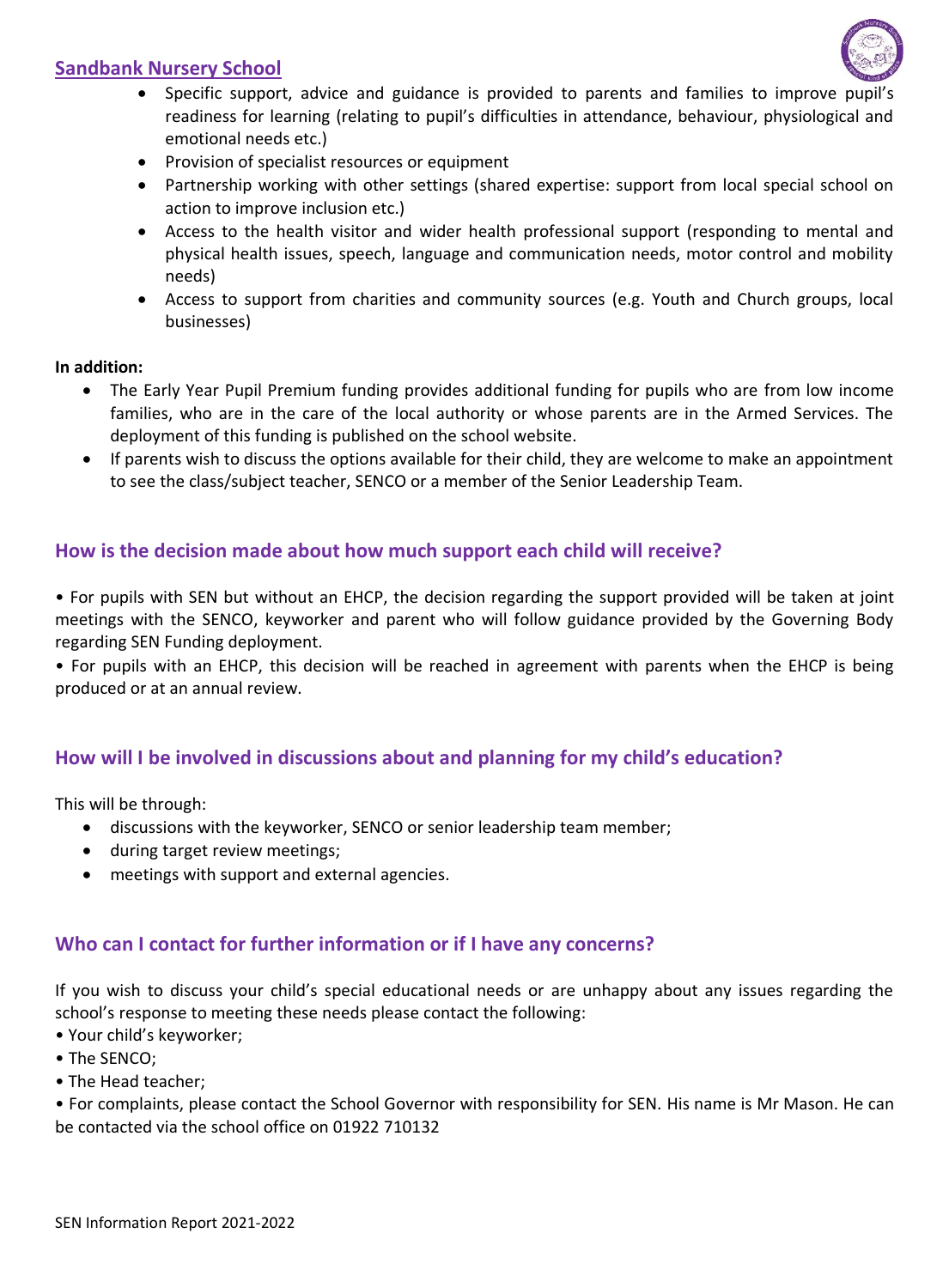

# **Support services for parents of pupils with SEN include**:

- Parent Partnership Services (PPS) offer independent advice and support to parents and carers of all children and young people with SEND. Walsall PPS can be located via **http://www.walsallparentpartnership.org.uk/**
- For parents who are unhappy with the Local Authority or school responses to their child's SEND, parents may seek mediation from the regional mediation services. Information on this free service is located here **https://www.kids.org.uk/regional-mediation**
- Parents and carers can also appeal to the Government's SEND tribunal if you disagree with the Local Authorities decisions about your child's special educational needs. You can also appeal to the tribunal if the school or council has discriminated against your disabled child. Information on this process is available here **https://www.ipsea.org.uk/appealing-to-the-send-tribunal**
- Walsall Children and young people's service directory **http://www.mywalsall.org/**
- MENCAP **http://www.mencap.org.uk/**

### **Information on where the Local Authority's Local Offer can be found**

The Walsall Local Offer can be found on the Walsall Community Living website: **https://www.wcld.co.uk/kb5/walsall/asch/localoffer.page?localofferchannel=0**

#### **References**

### The **SEND Code of Practice** (July 2014)

The Code of Practice provides statutory guidance on duties, policies and procedures relating to Part 3 of the Children and Families Act 2014 and associated regulations **<https://www.gov.uk/government/publications/send-code-of-practice-0-to-25>**

### **Supporting pupils at school with medical conditions** Sept 2014.

**<https://www.gov.uk/government/publications/supporting-pupils-at-school-with-medical-conditions--3>**

### **Early Years Outcomes (September 2014)**

**[https://www.foundationyears.org.uk/files/2012/03/Early\\_Years\\_Outcomes.pdf](https://www.foundationyears.org.uk/files/2012/03/Early_Years_Outcomes.pdf)**

**Glossary (A glossary of SEND terms is included in the appendices of the SEND Code of Practice <https://www.gov.uk/government/publications/send-code-of-practice-0-to-25>**

### **Glossary of Terms**

**SEN –** Special Educational Need – this means that a child has a specific educational need.

**SEN Support Stage –** this means a child is currently having increased difficulty in specific areas and staff require further intervention to be put in place in order to meet your child's needs. This stage was previously referred to as School Action (SA) and School Action Plus (SAP).

**EHCP – Education Health Care Plan –** this is a process that takes place if school feel a child needs extra support that cannot be met from the school's budget and a request is made to the Local Authority and they decide if an Education Health Care Plan is required based on school and other agencies evidence. This was previously referred to as Statement of Educational Needs.

SEN Information Report 2021-2022